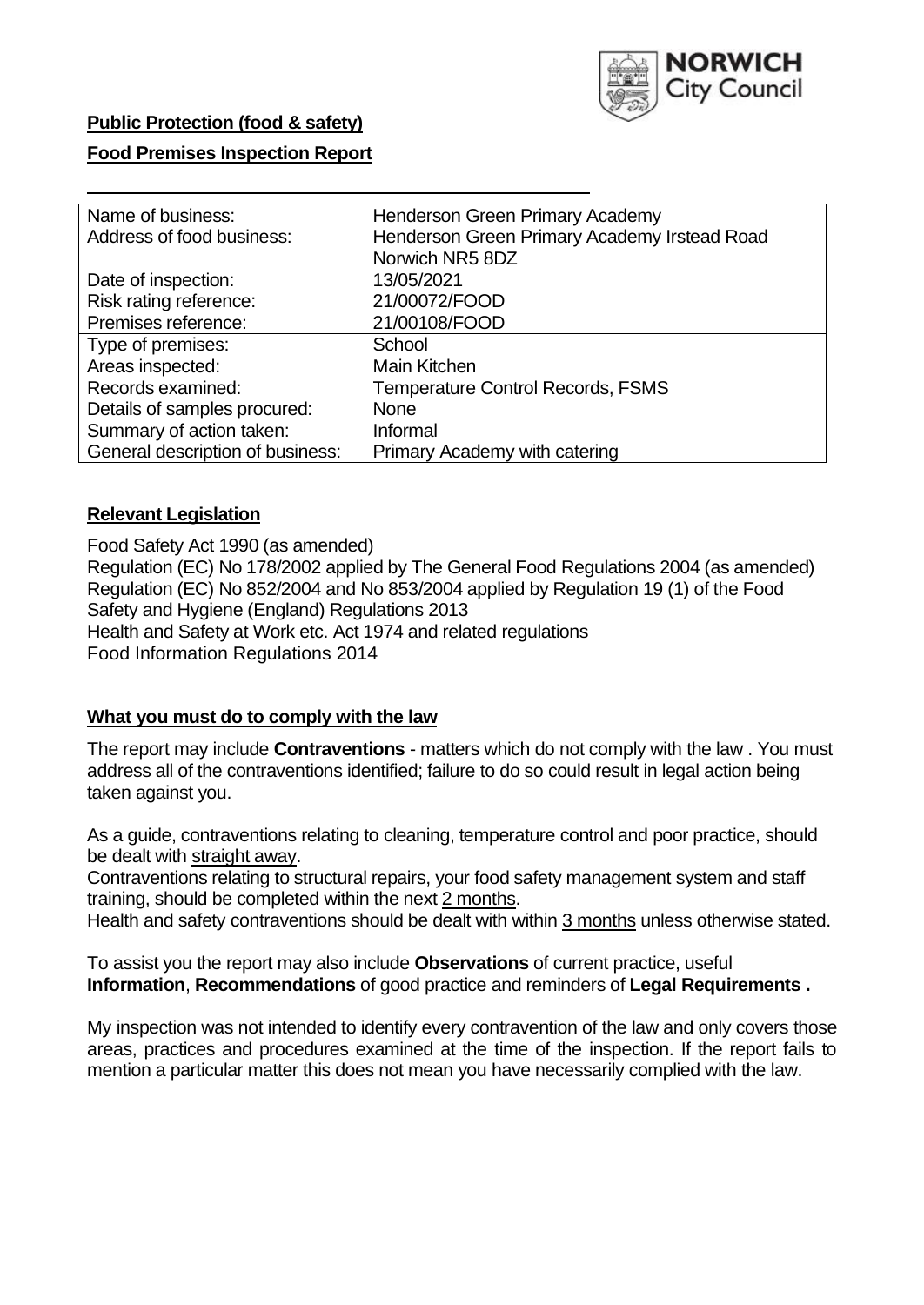# **FOOD SAFETY**

### **How we calculate your Food Hygiene Rating:**

 The food safety section has been divided into the three areas which you are scored against for the hygiene rating: 1. food hygiene and safety procedures, 2. structural requirements and 3. confidence in management/control procedures. Each section begins with a summary of what was observed and the score you have been given. Details of how these scores combine to produce your overall food hygiene rating are shown in the table.

| <b>Compliance Area</b>                     |          |           |                | <b>You Score</b> |                |    |           |    |          |  |  |
|--------------------------------------------|----------|-----------|----------------|------------------|----------------|----|-----------|----|----------|--|--|
| <b>Food Hygiene and Safety</b>             |          |           |                | $\Omega$         | 5              | 10 | 15        | 20 | 25       |  |  |
| <b>Structure and Cleaning</b>              |          |           | $\overline{0}$ | 5                | 10             | 15 | 20        | 25 |          |  |  |
| Confidence in management & control systems |          |           | $\Omega$       | 5                | 10             | 15 | 20        | 30 |          |  |  |
|                                            |          |           |                |                  |                |    |           |    |          |  |  |
| <b>Your Total score</b>                    | $0 - 15$ | <b>20</b> | $25 - 30$      |                  | $35 - 40$      |    | $45 - 50$ |    | > 50     |  |  |
| <b>Your Worst score</b>                    | 5        | 10        | 10             |                  | 15             |    | 20        |    |          |  |  |
|                                            |          |           |                |                  |                |    |           |    |          |  |  |
| <b>Your Rating is</b>                      | 5        | 4         | 3              |                  | $\overline{2}$ |    |           |    | $\Omega$ |  |  |

Your Food Hygiene Rating is 5 - a very good standard



# **1. Food Hygiene and Safety**

 with legal requirements. You have safe food handling practices and procedures and all the Food hygiene standards are high. You demonstrated a very good standard of compliance necessary control measures to prevent cross-contamination are in place. Some minor contraventions require your attention. **(Score 5)** 

### Personal Hygiene

**Observation** I was pleased to see that standards of personal hygiene were high.

#### Temperature Control

**Observation** I was pleased to see you were able to limit bacterial growth and/or survival by applying appropriate temperature controls at points critical to food safety and that you were monitoring temperatures.

Unfit food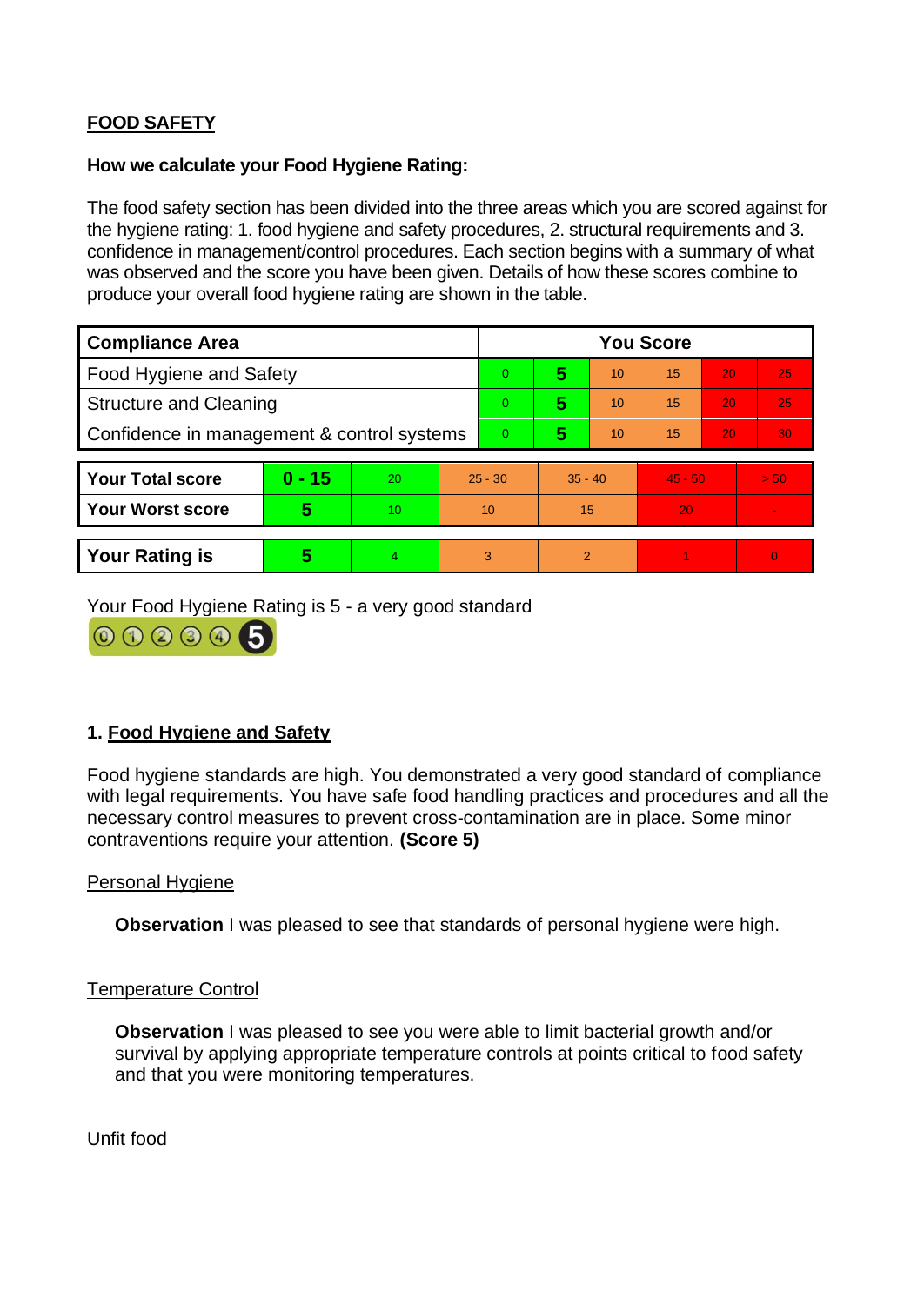**Recommendation** You should have a system to identify when open or prepared foods you apply labels which give a date that is 2 days after the day of production e.g. if food need to be used by or discarded, to ensure the food is fit for consumption. I recommend is opened on Monday it should be used by the end of Wednesday (an exception is rice which should not be kept longer than 24 hours)

# Poor Practices

**Contravention** The following matters represented poor practice and if allowed to continue may cause food to become contaminated or lead to its deterioration::

- allergens not ticked on allergen label on tomato sauce bottle
- • eggs were being stored at ambient temperatures. It is a government recommendation that eggs are stored in the fridge

# **2. Structure and Cleaning**

The structure facilities and standard of cleaning and maintenance are all of a good standard and only minor repairs and/or improvements are required. Pest control and waste disposal provisions are adequate. The minor contraventions require your attention. **(Score 5)** 

## Cleaning of Structure

**Contravention** The following items were dirty and require more frequent and thorough cleaning:

- floor/wall junctions
- around equipment feet
- flooring behind and under equipment
- cobwebs and spider seen to high areas in dried goods store
- electric socket behind Hobart mixer
- top to radio

# Cleaning of Equipment and Food Contact Surfaces

**Contravention** The following items are dirty and must be cleaned:

- interior to food storage containers storing dried goods i.e flour and pasta
- top to stainless steel unit storing shelving to Rational oven

### Cleaning Chemicals / Materials / Equipment and Methods

**Observation I** was pleased to see that the premises was kept clean and that your cleaning materials, methods and equipment were able to minimise the spread of harmful bacteria between surfaces.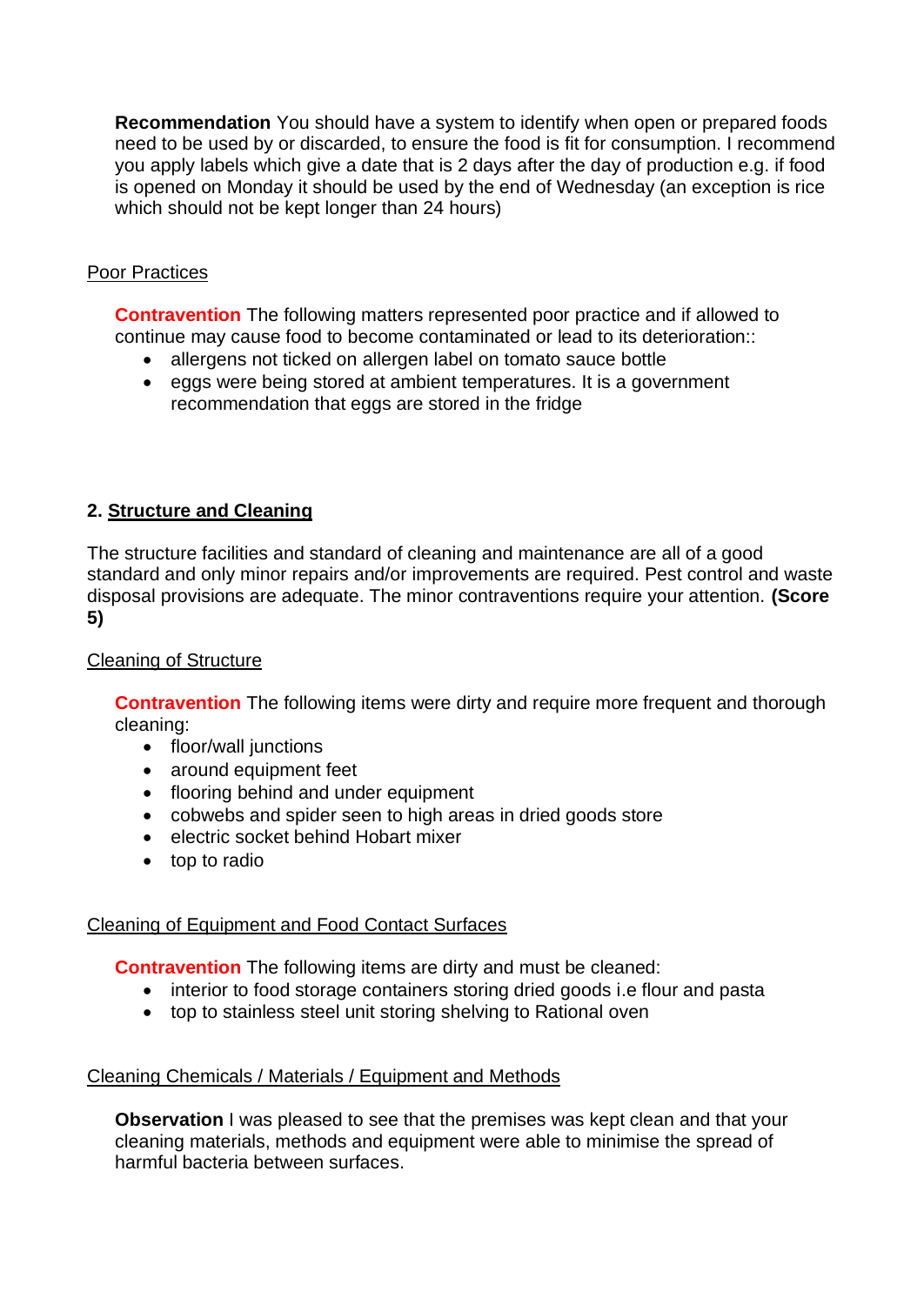**Information** Cardboard cannot be properly cleaned. Do not use it in food rooms

### **Maintenance**

**Contravention** The following had not been suitably maintained and must be repaired or replaced:

- broken wheel to trolley
- damage to wall in dry store

#### Facilities and Structural provision

**Contravention** The following facilities were inadequate and must be improved:

• ventilating and cooling system not working. This had been reported

**Legal Requirement** ventilation was insufficient. All food preparation and storage areas must have adequate ventilation either by natural or mechanical means. This is to reduce high humidity, room temperatures, cooking odours and airborne particles

### Pest Control

**Observation** I was pleased to see that the premises was proofed against the entry of pests and that pest control procedures were in place.

### **3. Confidence in Management**

 of compliance with the law. You have a good track record. There are some minor A food safety management system is in place and you demonstrate a very good standard contraventions which require your attention. **(Score 5)** 

#### Type of Food Safety Management System Required

**Observation** Your SFBB/food safety management system was in place and working well. I was confident you had effective control over hazards to food.

**Observation** You were date labelling perishable foods appropriately and could demonstrate effective control over food spoilage organisms.